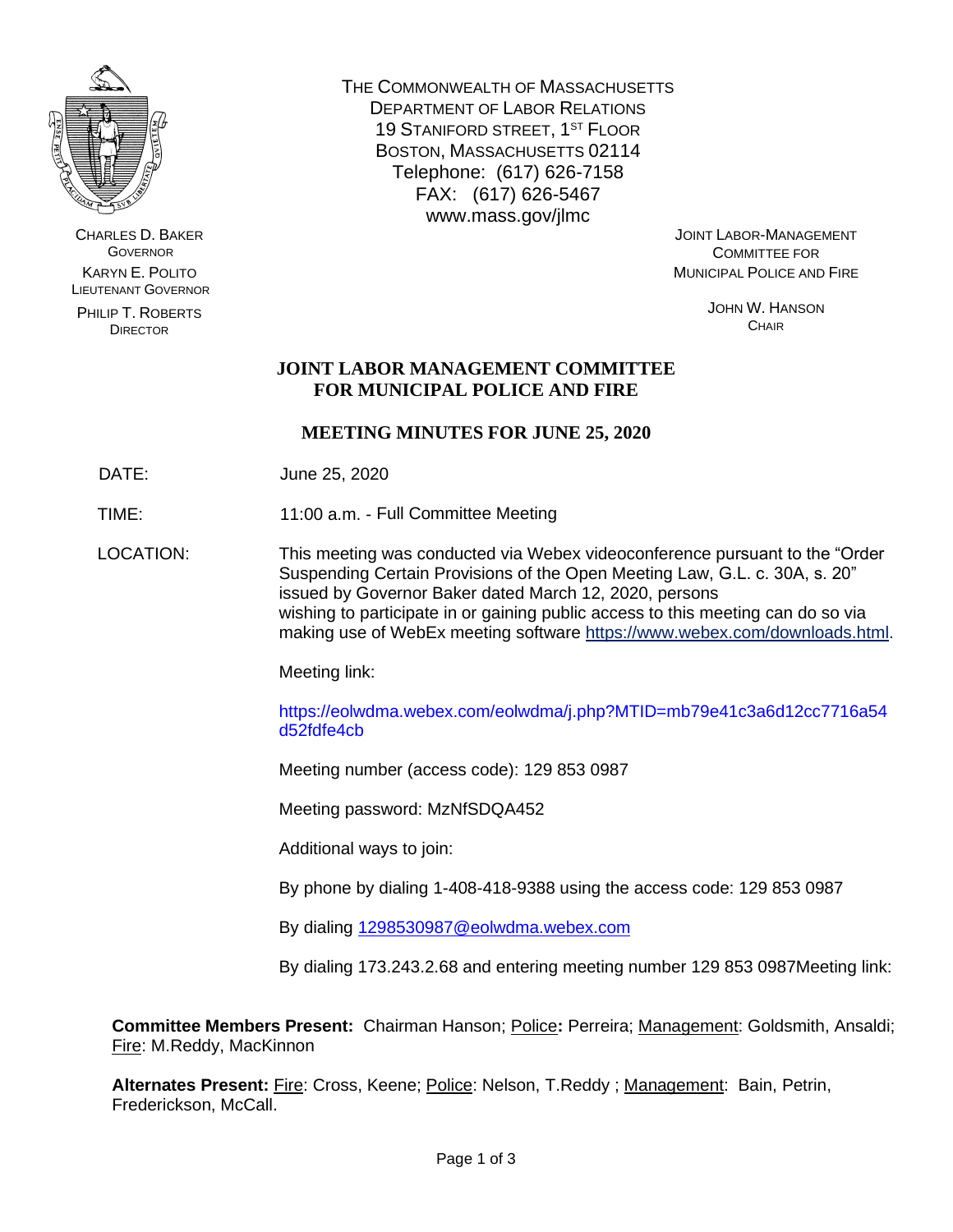**Staff Present:** Cummings**,** Driscoll**,** Hubley, Morgado

**Others:** John Robertson, MMA

# **OPEN SESSION**

Chairman Hanson called the meeting to order at 11:05 A.M.

## • **Administrative Updates**

Meeting Minutes:

o Vote to accept meeting minutes from June 11, 2020.

**Motion by Goldsmith, second by M.Reddy: to approve the minutes of the June 11, 2020, full Committee meeting.**

**The Motion passed unanimously.**

• *Review and Act on the following Petition, Jurisdiction and Awaiting Funding List (AFL) Cases:*

| Case No. | Organization                          | <b>Mediator/Sr. Staff</b> | <b>Topic/Vote/Action</b> |
|----------|---------------------------------------|---------------------------|--------------------------|
|          | 1. JLM-19-7703 West Brookfield Police | DC, DJM                   | <b>Funded Remove</b>     |

Mr. Morgado briefed the Committee.

**Motion by Ansaldi, second by T.Reddy: to remove the case from the Committee's docket as the contract has been funded by the Town.** 

#### **The Motion passed unanimously.**

2. JLM-19-7755 Boxford Police **DC, DJM** Awaiting Funding

Mr. Cummings briefed the Committee.

**Motion by Ansaldi, second by T.Reddy: to move the case to the Awaiting Funding List.**

#### **The Motion passed unanimously.**

3. JLM-19-7415 Agawam Fire JOEH, GD,SJS,RD Funded Remove

Mr. Driscoll briefed the Committee.

**Motion by M.Reddy, second by Goldsmith: to remove the case from the Committee's docket as the contract has been funded by the Town.** 

# **The Motion passed unanimously.**

4. JLM-19-7776 Easthampton Fire **JOEH, DJM** Funded Remove